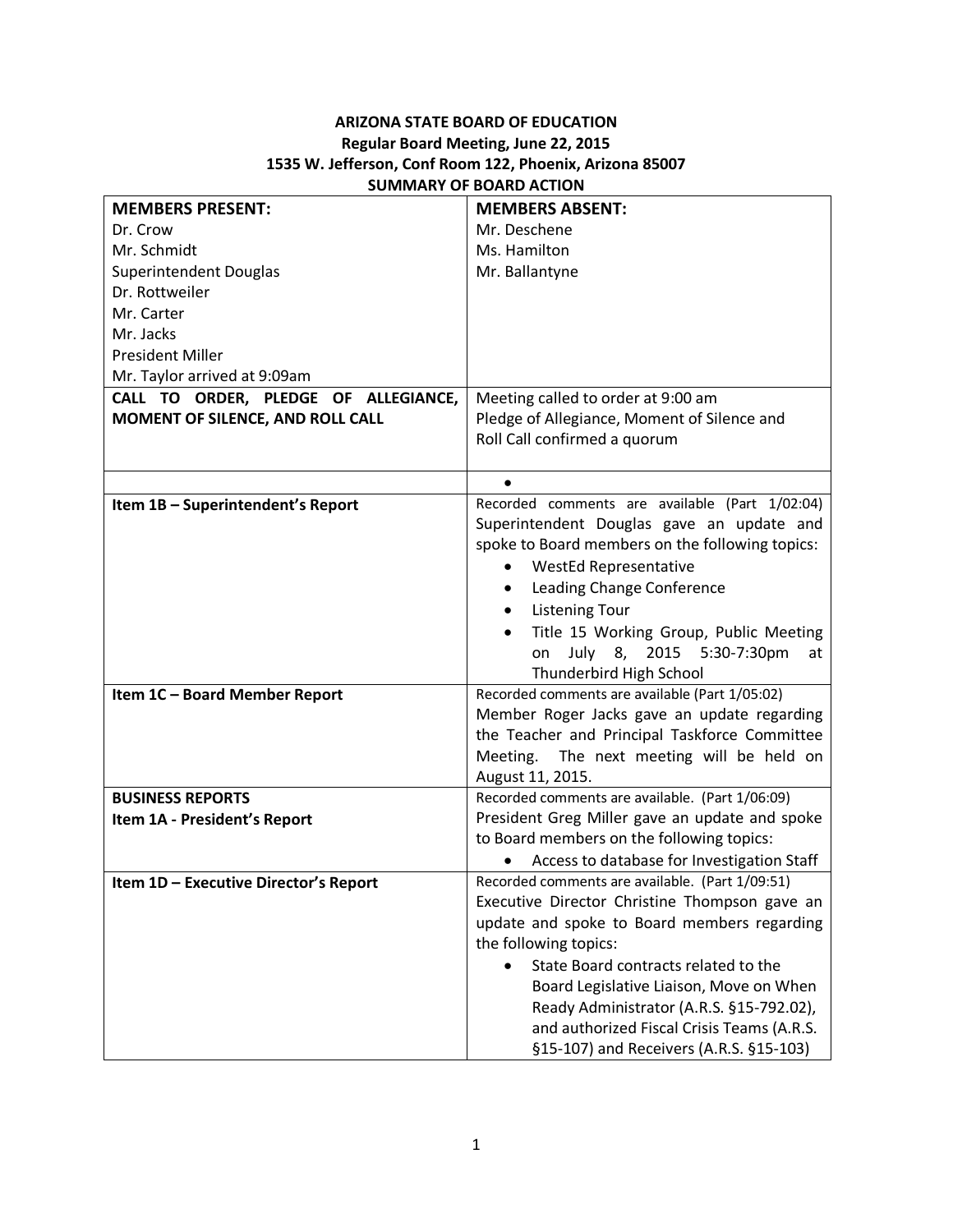| Item 2. - CONSENT AGENDA                                     | Recorded comments are available. (Part 1/11:20) |
|--------------------------------------------------------------|-------------------------------------------------|
| Consideration to approve the following<br>А.                 |                                                 |
| contract abstracts:                                          | <b>MOTION</b>                                   |
| <b>USDA</b><br>Fresh<br>Fruit and<br>Vegetable<br>1.         | Member Jacks made a motion to approve the       |
| Program                                                      | Consent Agenda. Member Carter seconded the      |
| <b>School</b><br><b>District</b><br>2.<br>Yuma<br>Elementary | motion.                                         |
| <b>Migrant Education Program</b>                             |                                                 |
| Queen Creek Unified School District<br>З.                    | Motion passed unanimously.                      |
| <b>Migrant Education Program</b>                             |                                                 |
| 4.<br><b>Mental Health Training Protocol Projects</b>        |                                                 |
| pursuant to the U.S. Department of Justice grant             |                                                 |
| for Developing Knowledge about What Works to                 |                                                 |
| <b>Make School Safe</b>                                      |                                                 |
| Hazard Specific Protocol Development<br>5.                   |                                                 |
| Projects pursuant to the Interagency Service                 |                                                 |
| Agreement between the Arizona Department of                  |                                                 |
| <b>Education (ADE) and the Arizona Department of</b>         |                                                 |
| <b>Health Services (ADHS)</b>                                |                                                 |
| Consideration to modify the expiration<br>В.                 |                                                 |
| dates of educator<br>preparation<br>programs                 |                                                 |
| approved pursuant to R7-2-604 through R7-2-                  |                                                 |
| 604.03                                                       |                                                 |
| Consideration to approve additional<br>C.                    |                                                 |
| monies for teacher compensation for fiscal year              |                                                 |
| 2015-2016 to school districts which have met                 |                                                 |
| the requirements of A.R.S. § 15-952                          |                                                 |
| Consideration to accept the voluntary<br>D.                  |                                                 |
| surrender of the certificates held by the                    |                                                 |
| following individuals:                                       |                                                 |
| <b>Christina D. Manriquez</b><br>1.                          |                                                 |
| <b>Eugene Holloway</b><br>2.                                 |                                                 |
| Bert Ford, Jr.<br>3.                                         |                                                 |
| Consideration to approve proposed<br>Е.                      |                                                 |
| amendments to the list of approved tests for                 |                                                 |
| determining special education assistance to                  |                                                 |
| gifted pupils, pursuant to 15-203(A)(15)                     |                                                 |
| Item 3. - CALL TO THE PUBLIC                                 | Recorded comments are available. (Part 1/12:10) |
| This is the time for the public to comment.                  | The following members of the public spoke       |
| Members of the Board may not discuss items                   | during Call to the Public:                      |
| that are not specifically identified on the                  |                                                 |
| Therefore, pursuant to A.R.S. 38-<br>agenda.                 | Mr. Joe Geusic                                  |
| 431.01(H), action taken as a result of public                |                                                 |
| comment will be limited to directing staff to                |                                                 |
| study the matter, responding to any criticism or             |                                                 |
| scheduling the matter for further consideration              |                                                 |
| and decision at a later date.                                |                                                 |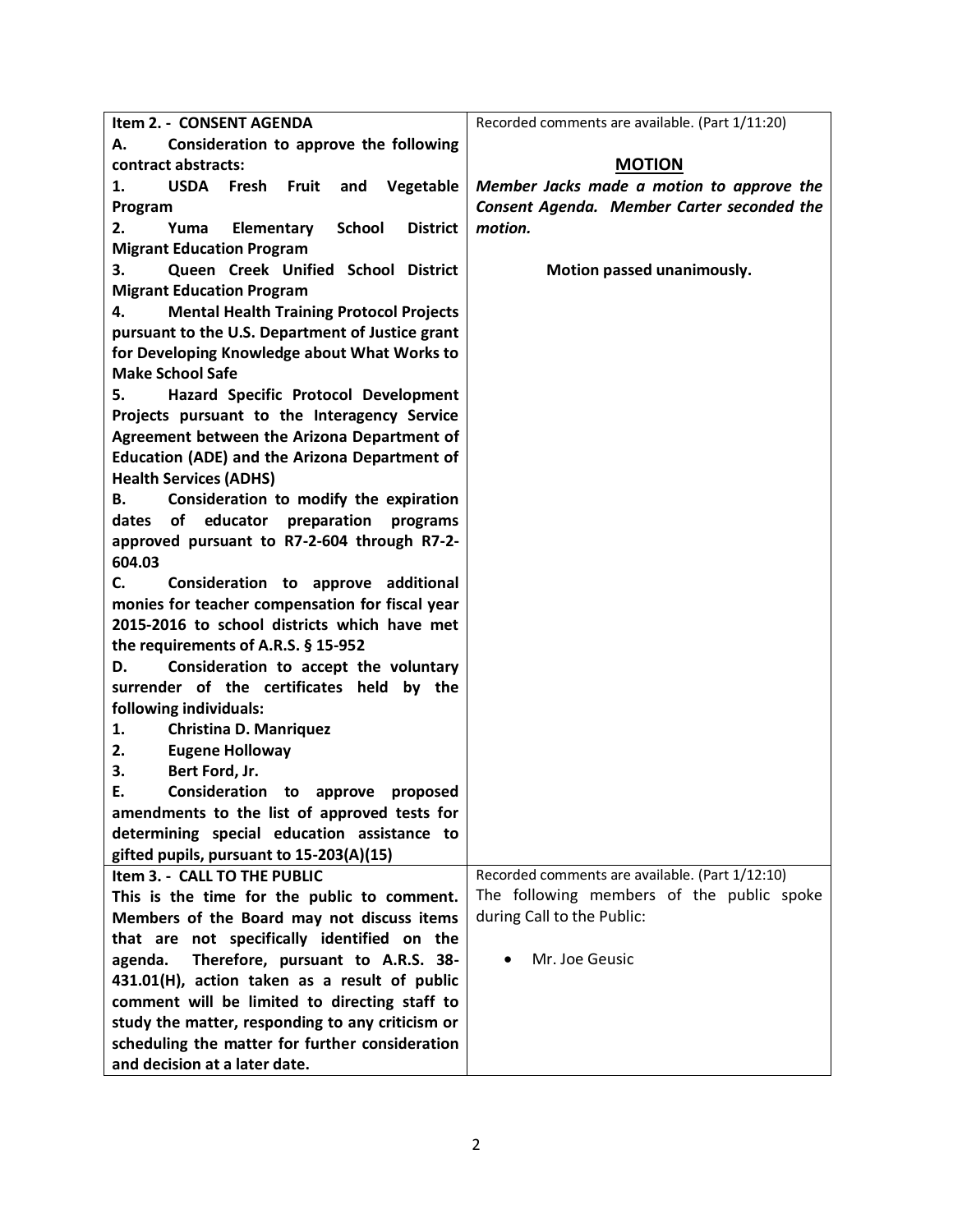| Item 4. - GENERAL SESSION<br>Presentation, discussion and consideration<br>А.<br>to close the rulemaking record and adopt<br>amendments to rule R7-2-613 regarding PreK-12<br><b>Physical Education Certificate.</b>                                                                                                                                            | Recorded comments are available. (Part 1/17:40)<br>Dr. Cecilia Johnson, Associate Deputy<br>Superintendent presented to the Board and was<br>available to answer questions.<br><b>MOTION</b><br>Member Carter made a motion to close the<br>rulemaking record and, effective July 1, 2015,<br>adopt proposed rule R7-2-613 regarding physical<br>education certificates. Member Rottweiler<br>seconded the motion.                                                                                                                                                                                                                                         |
|-----------------------------------------------------------------------------------------------------------------------------------------------------------------------------------------------------------------------------------------------------------------------------------------------------------------------------------------------------------------|------------------------------------------------------------------------------------------------------------------------------------------------------------------------------------------------------------------------------------------------------------------------------------------------------------------------------------------------------------------------------------------------------------------------------------------------------------------------------------------------------------------------------------------------------------------------------------------------------------------------------------------------------------|
|                                                                                                                                                                                                                                                                                                                                                                 | Motion passed unanimously.                                                                                                                                                                                                                                                                                                                                                                                                                                                                                                                                                                                                                                 |
| Presentation,<br>discussion<br>possible<br>4B.<br>and<br>consideration to close the rulemaking record<br>and adopt amendments to rule R7-2-615 (K) and<br><b>Bilingual Endorsements</b><br>regarding<br>(L)<br>and<br><b>Structured</b><br><b>English</b><br><b>Immersion</b><br>(SEI)<br>Endorsements, and rule R7-2-621 regarding<br>reciprocal certificates. | Recorded comments are available. (Part 1/19:28)<br>Cecilia<br>Johnson,<br>Associate<br>Deputy<br>Dr.<br>Superintendent presented to the Board and was<br>available to answer questions.<br><b>MOTION</b><br>Member Carter made a motion to close the<br>rulemaking record and, effective June 23, 2015,<br>adopt proposed rules R7-2-615(K) and (L)<br>regarding English as a Second Language<br><b>Endorsements and Structured English Immersion</b><br>Endorsements,<br>R7-2-621<br>regarding<br>and<br>reciprocal certificates. Member Jacks seconded<br>the motion.                                                                                    |
|                                                                                                                                                                                                                                                                                                                                                                 | <b>Motion passed unaninimously</b>                                                                                                                                                                                                                                                                                                                                                                                                                                                                                                                                                                                                                         |
| 4C. Presentation, discussion and consideration<br>to accept the findings of fact, conclusions of law<br>recommendation<br>of the<br>Professional<br>and<br>Practices Advisory Committee to grant the<br>applications<br>for certification<br>for<br>Kenneth<br>Wheeler.                                                                                         | Recorded comments are available. (Part 1/21:59)<br>Charles Easaw, Chief Investigator for the State<br>Board of Education presented this item to the<br>Board. Mr. Wheeler was present and addressed<br>the Board.<br><b>MOTION</b><br>Mr. Schmidt made the motion to accept the<br>recommendation of the Professional Practices<br>Advisory Committee to grant the application for<br>certification for Kenneth Wheeler.<br>Mr. Taylor<br>seconded the motion.<br>Roll Call Vote was taken.<br>Members Crow,<br>Rottweiler,<br>Taylor<br>Schmidt,<br>Carter,<br>and<br>Superintendent Douglas voted to yes. Member<br>Jacks and President Miller voted no. |
|                                                                                                                                                                                                                                                                                                                                                                 | Motion passed 6-2.                                                                                                                                                                                                                                                                                                                                                                                                                                                                                                                                                                                                                                         |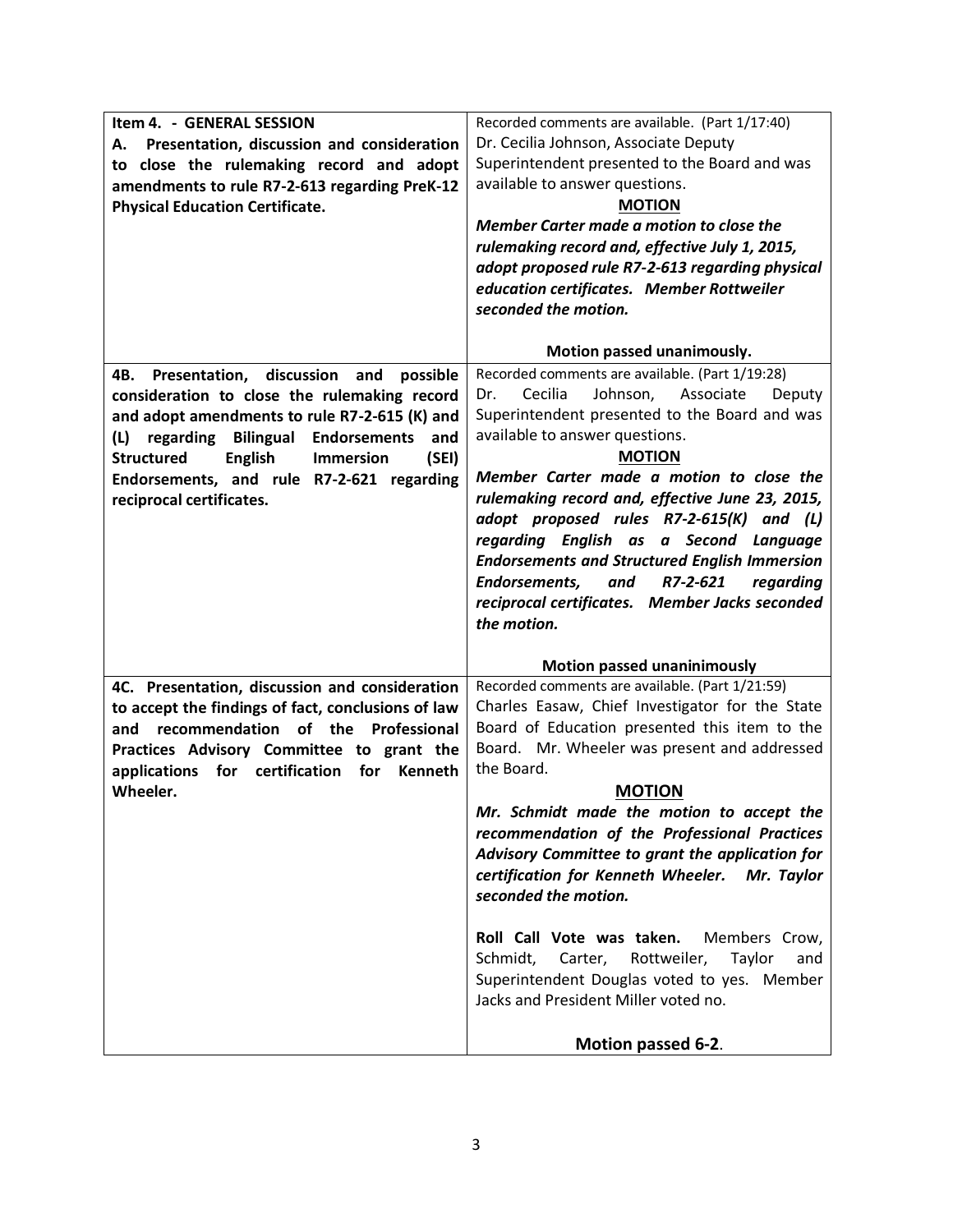| 4C1. Presentation, discussion and consideration     | Recorded comments are available. (Part 1/54:00)   |
|-----------------------------------------------------|---------------------------------------------------|
| to accept the findings of fact, conclusions of law  | Schwarz, Assistant Attorney General<br>Eric       |
| recommendation of the Professional<br>and           | presented this item to the Board. Craig Felton    |
| Practices Advisory Committee to accept the          | was present along with his attorney, Jonathon     |
| proposed disciplinary action for Craig Felton.      | Huff.                                             |
|                                                     | <b>MOTION</b>                                     |
|                                                     | Member Rottweiler made the motion to accept       |
|                                                     | the findings of fact, conclusions of law and      |
|                                                     | recommendation of the Professional Practices      |
|                                                     | Advisory Committee to issue a one year            |
|                                                     | suspension of the certificates held by Craig      |
|                                                     | Felton. Member Jacks seconded the motion.         |
|                                                     |                                                   |
|                                                     | Member Rottweiler amended the motion to           |
|                                                     | reflect 12 months of mandatory consecutive        |
|                                                     | drug testing beginning July 1, 2015 and end June  |
|                                                     | 30, 2016. Member Jacks seconded the amended       |
|                                                     | motion.                                           |
|                                                     |                                                   |
|                                                     | Roll Call Vote taken on the motion as amended.    |
|                                                     | Members Crow, Schmidt, Carter, Rottweiler,        |
|                                                     | Jacks,<br>President<br>Miller<br>Taylor,<br>and   |
|                                                     | Superintendent Douglas voted yes.                 |
|                                                     | Motion passed unanimously 8-0.                    |
| 4D. Presentation, discussion and consideration      | Recorded comments are available. Part 1/01:12:54) |
| to accept the findings of fact, conclusions of law  | Charles Easaw, Chief Investigator for the State   |
| recommendation of the Professional<br>and           | Board of Education presented this item to the     |
| Practices Advisory Committee to grant the           | Board. Mr. Arnulfo Corella was present along      |
| applications for certification for Arnulfo Corella, | with his attorney, Ian Wier.                      |
| Jr.                                                 |                                                   |
|                                                     |                                                   |
|                                                     | <b>MOTION</b>                                     |
|                                                     | Member Taylor made a motion to accept the         |
|                                                     | recommendation of the Professional Practices      |
|                                                     | Advisory Committee to grant the application for   |
|                                                     | certification for Arnulfo Corella, Jr.<br>Member  |
|                                                     | Carter seconded the motion.                       |
|                                                     |                                                   |
|                                                     | Roll Call Vote taken. Members Crow, Carter,       |
|                                                     | Rottweiler, Taylor, Jacks and President Miller    |
|                                                     | voted yes. Superintendent Douglas and Member      |
|                                                     | Schmidt voted No.                                 |
|                                                     |                                                   |
|                                                     | <b>Motion Passed 6-2</b>                          |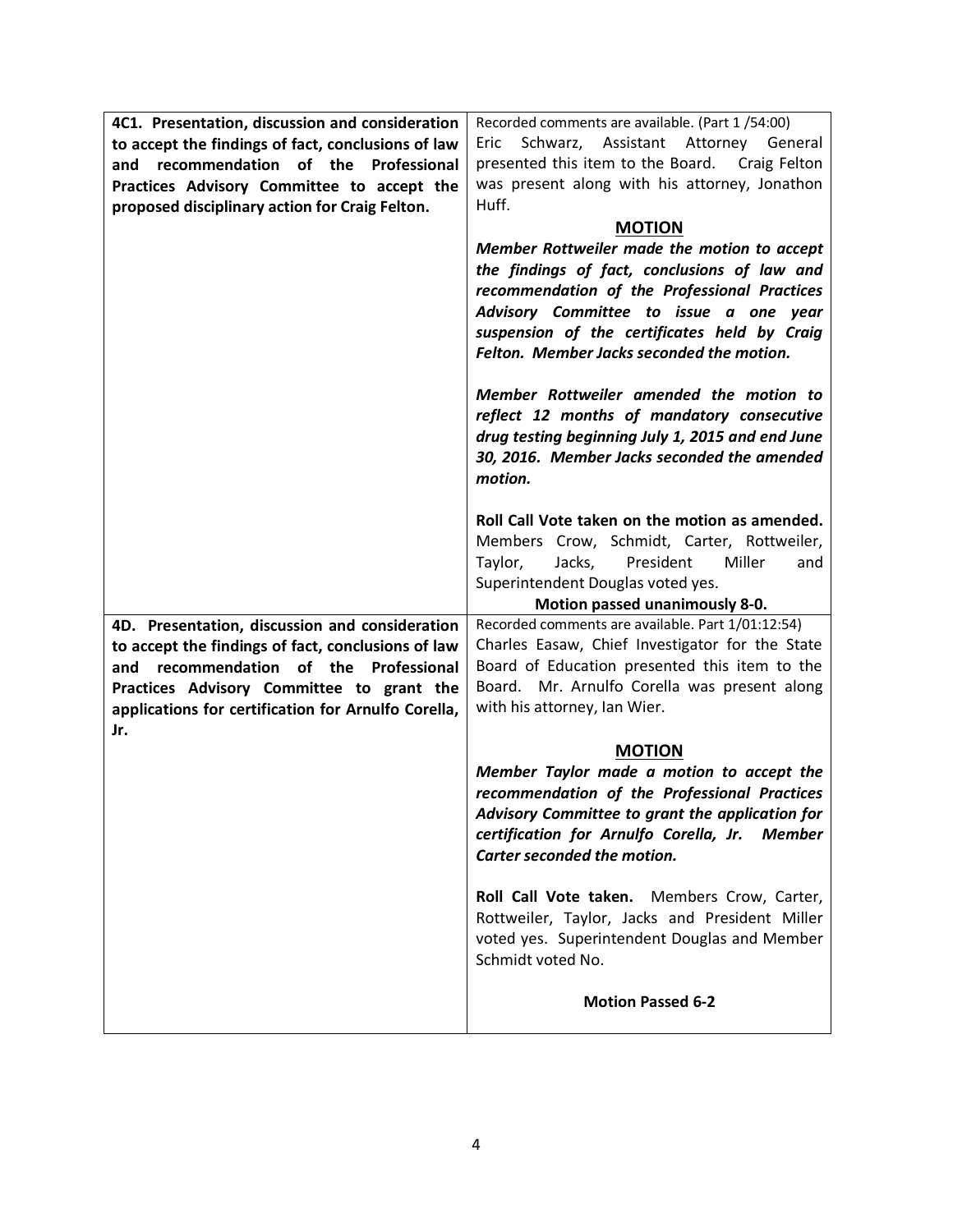| 4E. Presentation and discussion regarding Board      | Recorded comments are available. (Part 1/01:27:26)  |
|------------------------------------------------------|-----------------------------------------------------|
| rules and policies related to Board governance,      |                                                     |
| procedures,<br>meeting<br>committees,<br>and         | Thompson,<br>Executive<br>Christine<br>Director,    |
| maintenance of records.                              | presented this item to the Board.                   |
|                                                      |                                                     |
|                                                      | This item was tabled for discussion at the August   |
|                                                      | retreat meeting.                                    |
|                                                      |                                                     |
|                                                      | Informational only. No action required.             |
| Presentation and<br>discussion<br>4F.<br>regarding   | Recorded comments are available. (Part 1/01:36:55)  |
| policies for the administration of the Move On       |                                                     |
| When Reading Program, pursuant to Laws 2015,         | Ms. Christine Thompson, Executive Director of       |
| Chapters 8 and 210.                                  | the State Board of Education presented this item    |
|                                                      | to the Board.                                       |
|                                                      |                                                     |
|                                                      | This item was tabled for discussion at the August   |
|                                                      | retreat meeting.                                    |
|                                                      |                                                     |
|                                                      | Informational only. No action required.             |
| discussion<br>Presentation,<br>and<br>possible<br>G. | Recorded comments are available. (Part 1/01:40:28)  |
| consideration regarding Douglas v. State Board       |                                                     |
| of Education (CV2015-006171). Pursuant to            | <b>MOTION</b>                                       |
| A.R.S. § 38-431.03(A)(3) and (4), the Board may      | <b>Member Taylor made a motion to recess the</b>    |
| vote to convene in executive session, which will     | regular meeting and convene in Executive            |
| not be open to the public, for discussion or         |                                                     |
| consultation for legal advice with the Board's       | Session for discussion or consultation for legal    |
| attorneys and/or for discussion or consultation      | advice with the Board's attorneys and/or to         |
| with the Board's attorneys in order to consider      | consider its position and instruct its attorneys in |
|                                                      | pending or contemplated litigation or in            |
| its position and instruct its attorneys in pending   | settlement discussions. Member Carter               |
| or contemplated litigation or in settlement          | seconded the motion. Meeting convened to            |
| discussions conducted in order to avoid or           | <b>Executive Session at 10:40am.</b>                |
| resolve litigation.                                  |                                                     |
|                                                      | <b>Motion passed 7-0-1</b>                          |
|                                                      |                                                     |
|                                                      | Superintendent Douglas abstained from the vote      |
|                                                      | and recused herself from Executive Session and      |
|                                                      | left the meeting at 10:40am.                        |
|                                                      | <b>Meeting of the State Board of Education</b>      |